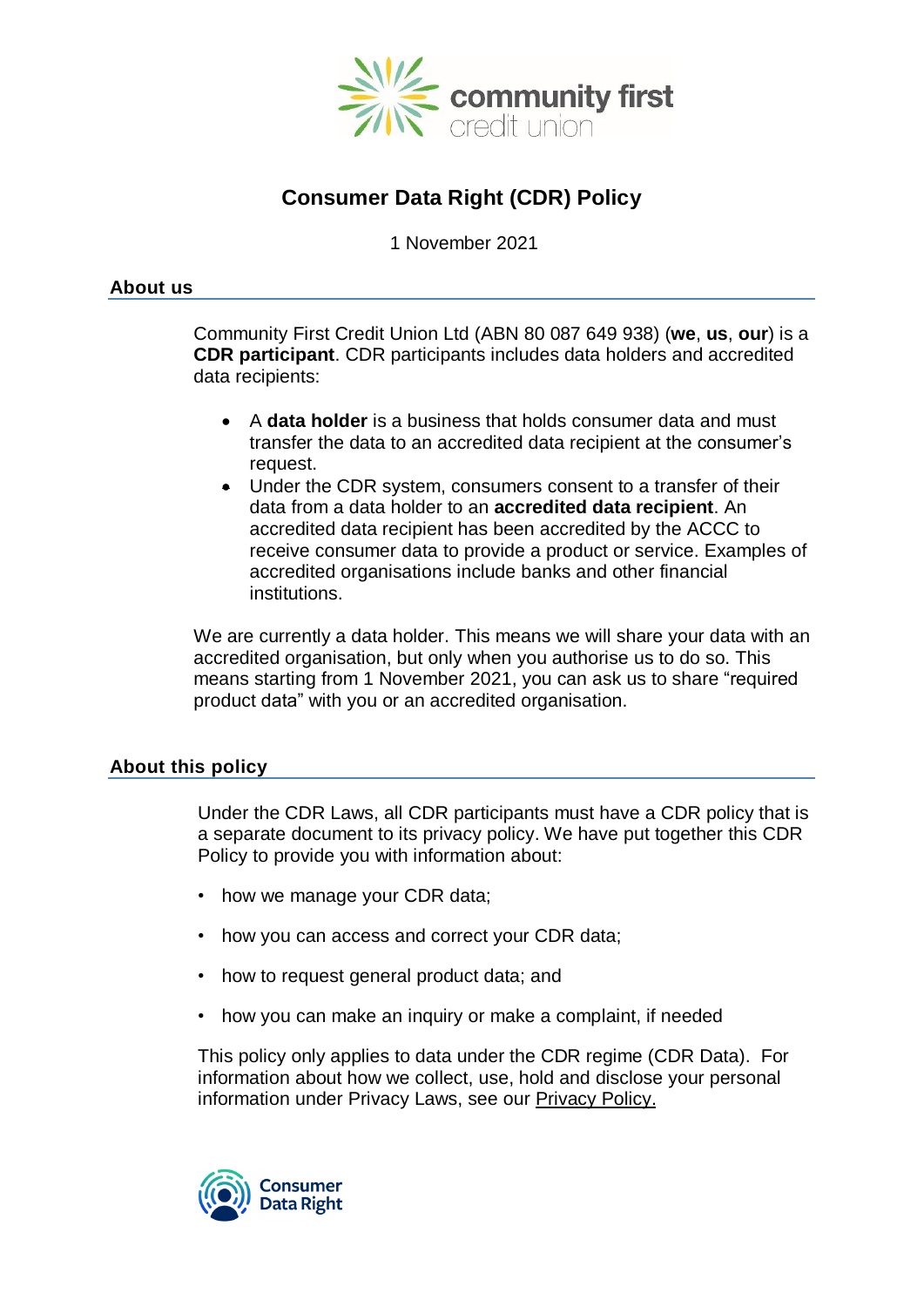

All references in this policy to data relates to data in the context of the CDR, which is called **CDR data**, and includes information about you such as your name and contact details, as well as detailed information about your use of a specific product or service. This is further explained below. Our Privacy Policy continues to govern how your personal information is managed.

We will review this CDR Policy annually and we may make changes to it from time to time (without notice to you) that are necessary for our business requirements or the law. Our current CDR Policy is available on our website. You can request us to provide this policy to you electronically or in hard copy.

## **About the CDR**

The Consumer Data Right was introduced by the Australian Federal Government to give customers more choice and control over how their data is shared.

Under the Competition and Consumer Act 2010 and the Competition and Consumer (Consumer Data Right) Rules 2020 (**CDR Laws**), you can request access to and correct CDR Data about you. You can also authorise us to share this data with accredited persons.

The Australian Competition and Consumer Commission, or ACCC, is the lead CDR regulator. You can find out more about the CDR system on the ACCC's website [here.](https://www.accc.gov.au/)

# **CDR Data**

You can authorise us to share specific CDR data we hold about you with an accredited organisation. This specific CDR data is called your "required consumer data" under the CDR Laws, and it includes:

- your name, occupation and contact details
- account details including account number, account name, balances and transaction details and information about any authorised third party operators
- information about direct debits, scheduled payments and saved payees on your accounts
- information about the products you have with us including product features and fees & charges

For example, if you apply for a home loan with a bank and they request to see the transactions on your Community First savings account as part of

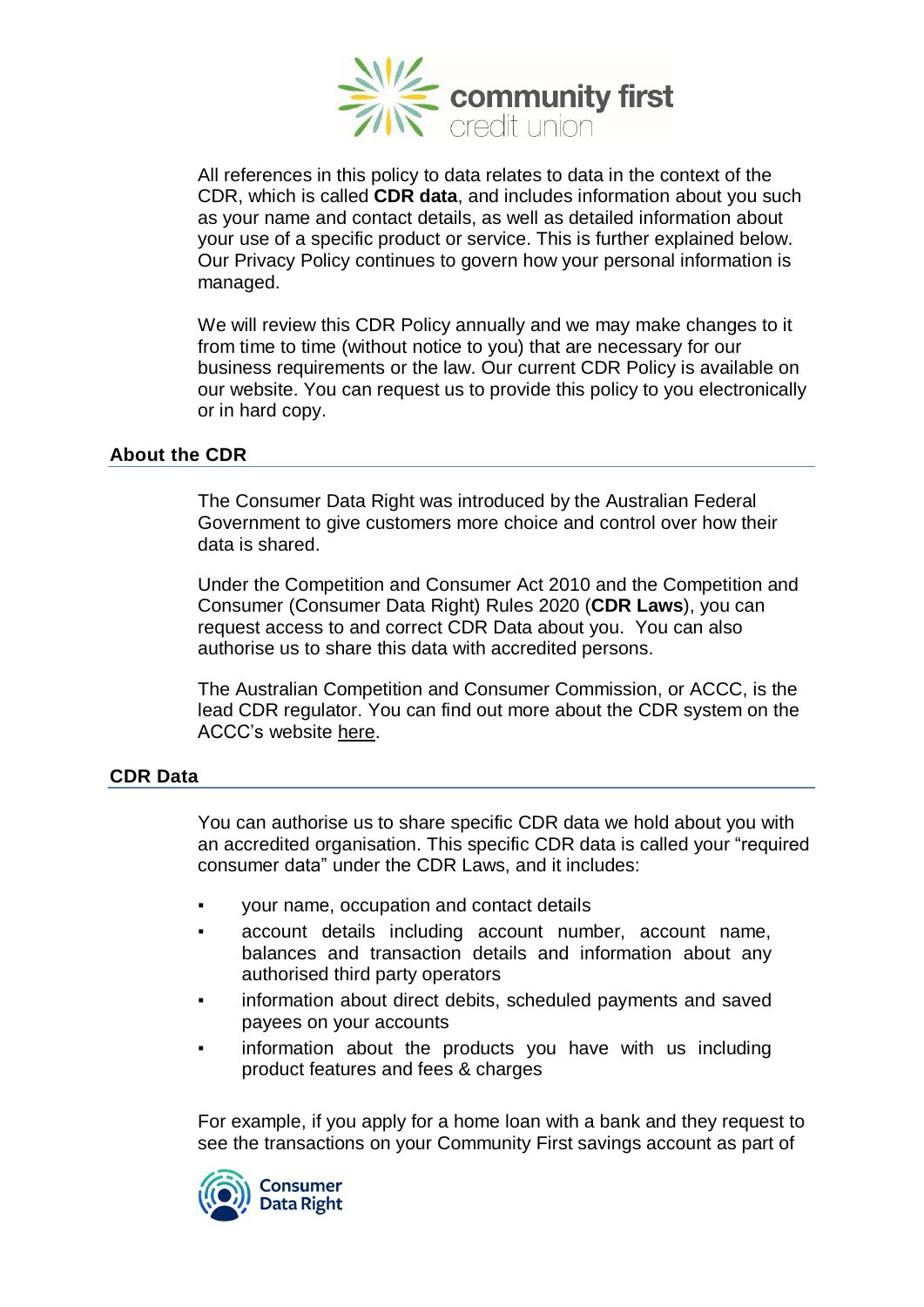

their credit assessment, you can authorise us to share your CDR data relating to that savings account with them if they are accredited to receive data under the CDR.

If you authorise us to share your CDR data, we can disclose it in a machine-readable form to the accredited organisation of your choice. To make a request, please contact us by using the details listed under "Contact us" below. You can withdraw your authorisation at any time. We will confirm your request to withdraw authorisation as soon as practicable upon receipt of such a request.

We hold this information in our banking system, either as electronic or paper files.

We can only share your CDR data with accredited organisations (unless required by law) and if you are eligible to make a sharing request under the CDR Laws.

## **General Product Data**

Upon request, we will share "required product data" with you or an accredited organisation. Under the CDR Laws, this is public information about the products and services that we offer, such as transaction accounts, savings accounts, terms deposits, car loans, home loans, personal loans, credit cards, and insurance. This generally includes information about the eligibility criteria, terms and conditions, price, availability or performance of a product. Because this information is generic in nature, it does not specifically relate to you or identify you.

To request us to share "required product data", please contact us by using the details listed under "Contact us" below. We can then disclose the information to the person who made the request in machine-readable form.

## **Voluntary Data**

We will only share data that we are required to share under the CDR Laws. This means we will not share any "voluntary data".

In the future, we may accept requests for some types of voluntary data. We will not charge a fee if we provide access to voluntary data.

#### **Why we collect, hold, use and disclose CDR Data**

We collect and use CDR Data for a number of purposes, such as:

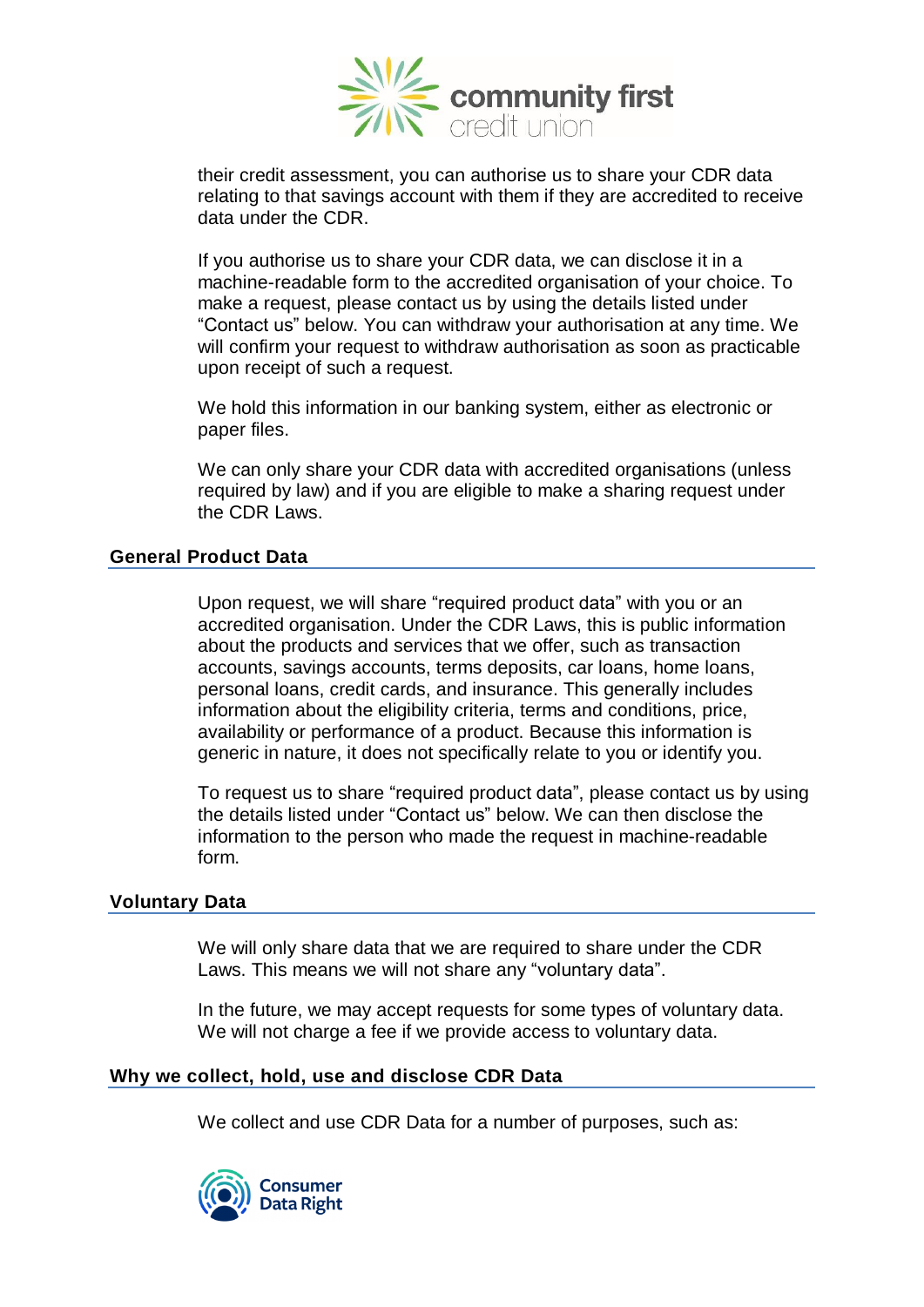

- providing membership benefits, financial services and products or information about those benefits, services and products
- providing you with information about financial services and products from 3<sup>rd</sup> parties we have arrangements with
- conducting market or customer satisfaction research

If you withdraw your consent for us to collect and use your CDR Data, we may not be able to provide the above services to you.

We hold and disclose CDR Data as required by law and to comply with the CDR regime.

#### **Disclosing CDR Data**

We will only disclose CDR Data to an accredited person if you have authorised us to do so.

We will only disclose CDR Data as required under the CDR regime or to otherwise comply with the law. We will not accept any requests for disclosure of voluntary data. We do not share your external CDR data to outsourced service providers.

#### **Disclosure to overseas recipients**

We will not disclose CDR Data to entities that are based overseas unless you authorise us to do so.

#### **Notifications**

We will notify you about certain events relating to your CDR Data including when:

- you give consent to us collecting and using your CDR Data
- you withdraw your consent for us to collect or use your CDR Data
- we collect your CDR Data
- if your consent is still current, it has been 90 days since we have been in contact with you
- we respond to your request to correct your CDR Data
- there has been an 'eligible data breach' under the Notifiable Data Breach scheme

#### **How you can access and/or correct your CDR Data**

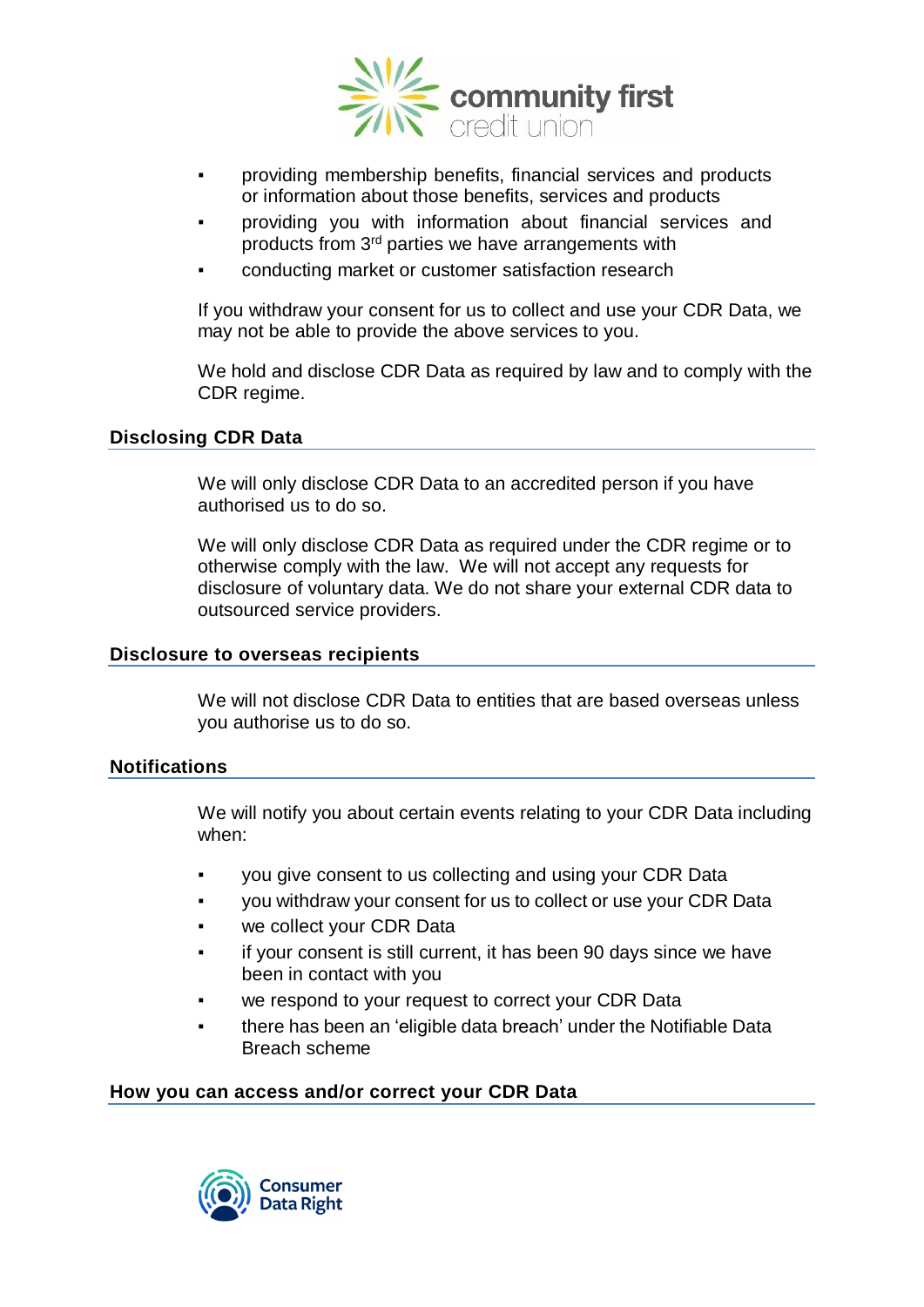

You can request access to your CDR Data at any time. You can request access to your CDR Data directly, or you can authorise an accredited person to do so on your behalf.

If the CDR Data we hold is incorrect, you can request that we update the information by using the details listed under "Contact us" below. Any request to correct data we hold on you or your accounts will not incur a fee.

We will confirm that we have received your request by acknowledging as soon as possible. We will then aim to let you know in writing within 10 business days whether we corrected your CDR data, or, if we found it to be correct, complete and current, we will let you know and explain why, and provide options available to you to escalate the matter.

If we have shared your CDR data with an accredited organisation with your authorisation, and later discovered that the CDR data we shared was not correct, we will notify you of this in writing within 5 business days. The corrected CDR data will be shared the next time it is requested. If you would like to receive your corrected CDR data, you can ask the accredited organisation to request it again in the manner described above.

If you are an individual, you may also be able to access and/or correct CDR Data that is your personal information. If you would like us to update your personal information which is governed by our Privacy Policy, you can contact our Privacy Officer whose details can be found in the Privacy Policy.

#### **Making a complaint**

If you are unhappy with the way that we have dealt with your CDR Data, you can access our internal dispute resolution scheme at any time without charge. You can make a CDR complaint in the following ways:

- in person at one of our stores (see "Locations" at [www.communityfirst.com.au/locations](http://www.communityfirst.com.au/locations) ).
- by calling us on:

Community First Direct 1300 13 22 77 Monday to Friday: 8am - 8pm Saturday: 8am - 3pm

- by email at askus@communityfirst.com.au
- in writing to:

Community First Credit Union PO Box 98

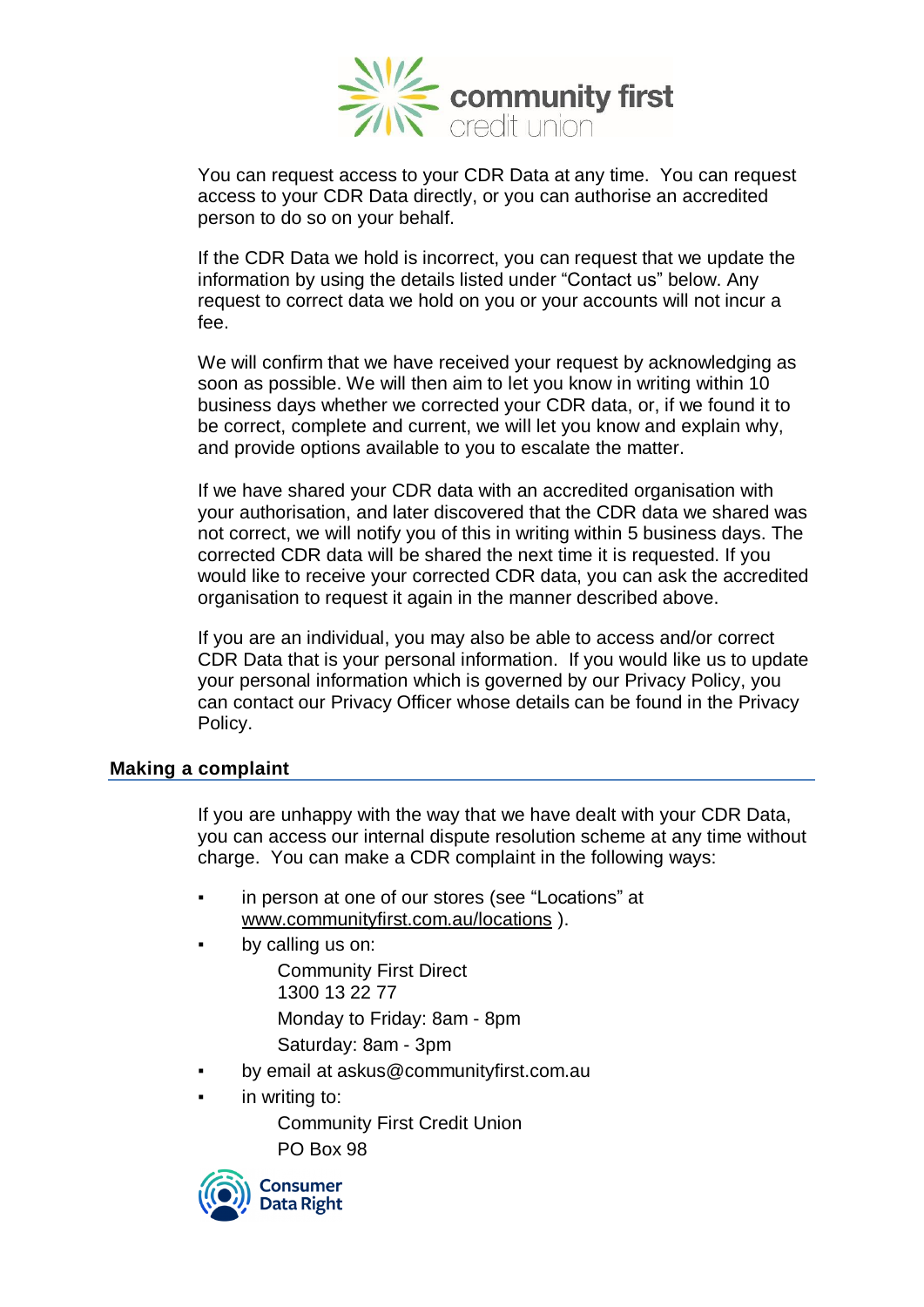

# Lidcombe NSW 1825

When making your complaint to us, please:

- identify yourself
- include your contact details (address, email, phone number)
- the date (if you are lodging a complaint in writing)

• give any identification or reference number(s), such as your member number

• give a brief description of the matter and why you think we have mishandled your CDR data (what happened, when it happened and any consequences)

• let us know what you would like us to do to resolve the matter

Please provide as much information as possible to help us manage your complaint.

We aim to acknowledge your complaint within 2 business days. We will investigate your complaint and contact you if we need more information. Most complaints will be resolved within 21 days but some complaints may take up to 45 days to resolve.

How your complaint is resolved will depend on your complaint.

If an issue has not been resolved to your satisfaction, you can contact the Office of the Australian Information Commissioner, or OAIC, being the primary complaints handler for the CDR system. You can also contact our external dispute resolution scheme, the Australian Financial Complaints Authority, or AFCA. OAIC's and AFCA's service is free to access, and their contact details are:

# **OAIC**

Post: GPO Box 5218 Sydney NSW 2001 Telephone: 1300 363 992 Website: [www.oaic.gov.au](http://www.oaic.gov.au/) Email: [enquiries@oaic.gov.au](mailto:enquiries@oaic.gov.au)

# **AFCA**

Post: GPO Box 3, Melbourne VIC 3001 Telephone: 1800 931 678 (free call) Website: [www.afca.org.au](http://www.afca.org.au/)